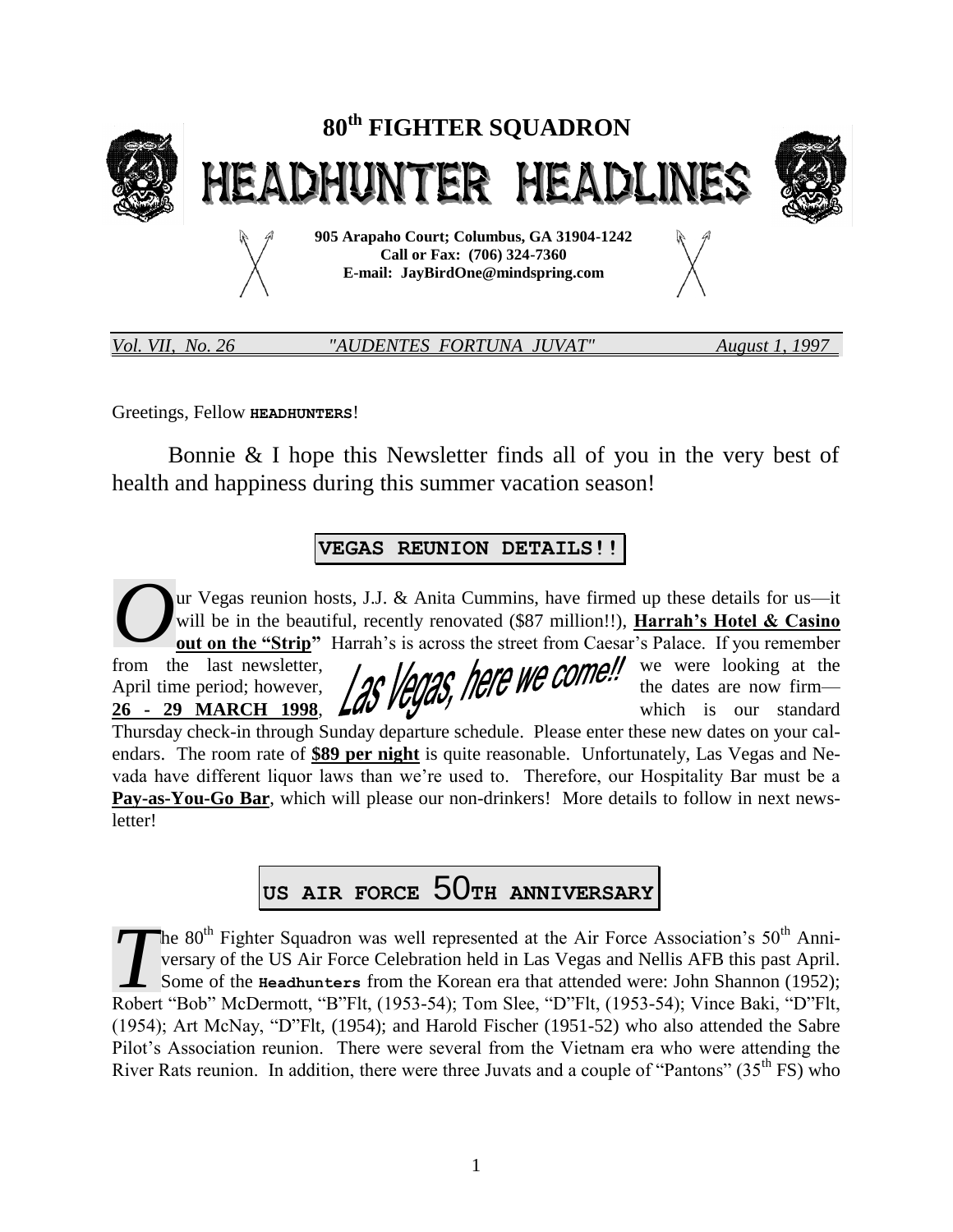were part of the F-16 Simulator Demonstration Team at the Las Vegas Convention Center. There were probably many more, but this is all that our roving reporter observed!

 $\tau$  om Slee walked up to one of the pilots with the static display of the F-117 on the Nellis flight Tom Slee walked up to one of the pilots with the static display of the F-117 on the Nellis flight line. Tom was wearing his 80<sup>th</sup> hat and a personalized 80<sup>th</sup> T-shirt. The pilot remarked upon seeing the **Headhunter** emblem, "I used to be a Juvat." Tom replied, "Major, you know—'Once a Juvat...'" ""...Always a Juvat!'", the Major answered. Tom reached in his pocket and produced a Squadron "Nickel", which is the customary challenge between **Headhunters.**

he "Nickel" challenge goes like this—either party can initiate it; if the challenged individual The "Nickel" challenge goes like this—either party can initiate it; if the challenged individual can't produce a "nickel", then he/she looses, and is responsible for their drinks. However, if the challenged individual does show his/her "Nickel" coin, then he/she wins, and the challenger buys the drinks!! These challenges can happen at any time, anywhere in the world—be ready!!

he Major looked at Tom, then pulled a little cloth sack from his flight suit pocket, opened it, and produced his **Headhunter** "Nickel", and remarked, "I've been here for five days waiting for someone to Nickel me—you're the first!!" Tom replied, "Come to the Monte Carlo tonight at the F-86 Sabre's Party, and the drinks are on me!!" *T*

ur reporter noted everyone he talked to said the two-day airshow with the static displays of Our reporter noted everyone he talked to said the two-day airshow with the static displays of many of the aircraft in the history of the Air Force from WWI up to the YF-22, and most of those flying in the airshow, was the best they had ever seen. Also flying were a Fokker of the Red Baron's time, a Messerschmitt ME-109, and a MiG. All three were engaged and "shot down" in an engagement with their respective opponents of those WWI, WWII, and Korean eras.

The aerobatic teams wowed the approximate 500,000 attendees to the two day airshow. The The aerobatic teams wowed the approximate 500,000 attendees to the two day airshow. The Chileans, flying a trainer with a conventional piston engine, spent half the time inverted. The Brazilian team flew trainers with turbo-prop engines. Both teams performed outside loops, outside Immelmanns, and even a double outside Immelmann. Equally impressive was a two-ship, one aircraft inverted, doing a Cuban Eight and a loop! (Ed note: uuuhhhggghhhh!!)

The Canadian Snow Birds flew their well-known excellent program. Their takeoff was quite thrilling, as well as their sky bursts, with aircraft going in all directions and all crossing at the  $\blacktriangle$  thrilling, as well as their sky bursts, with aircraft going in all directions and all crossing at the same time. The Japanese team awed the crowd with their bright green, red, blue, yellow, and white colored smoke. They used to perform in jet trainers made by Mitsubishi, but have changed over to, don't laugh, Kawasaki side-by-side jet trainers.

f the teams were to be scored, the score would probably be close to: Japanese 22; Thunder-If the teams were to be scored, the score would probably be close to: Japanese 22; Thunder-<br>birds and Snow Birds 20 each; and the South American teams 19 each. Some may have rated them over the jets, as they performed maneuvers the jets couldn't do.

**D**oth days, the airshow started at 9:00 a.m. and ended with the Thunderbirds at 5:10 p.m. Both days, the airshow started at 9:00 a.m. and ended with the Thunderbirds at 5:10 p.m.<br>There was always something going on—aircraft taking off, landing, making a series of low passes for photographers, high performance passes, or mock battles intermixed with the aerobatic teams.

rom WWI, WWII, Korea, Vietnam, Desert Storm, to the present day defenders of freedom— <sup>₽</sup>©OO &XO◆#^^@@@@@@#P\◆M^^^+^\$^#^^\*##\O@^@OO *F*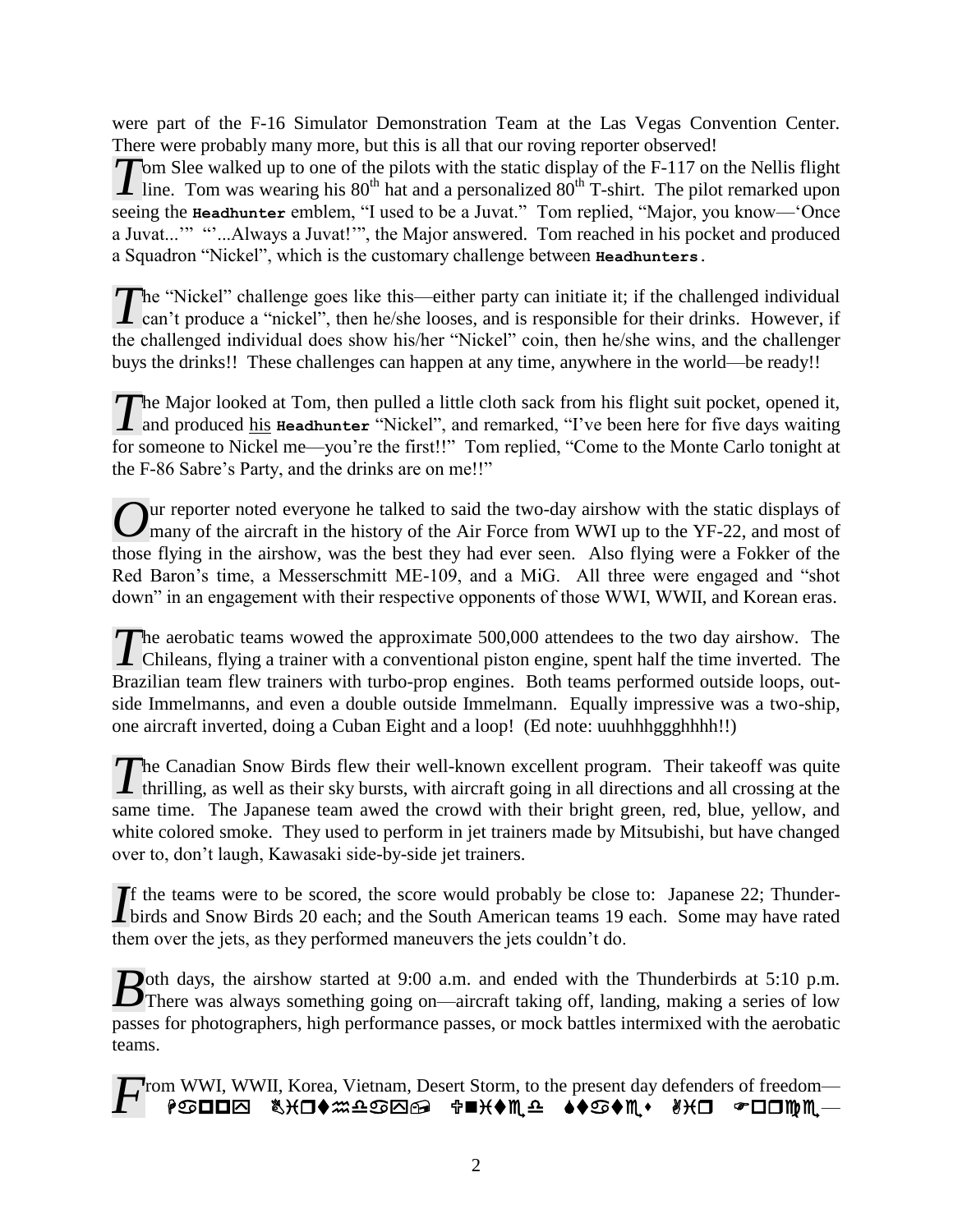what a celebra- **HEADHUNTER COMES BACK TO LIFE!!** tion!!! *(Report by Tom Slee)*

n our 1 December 1995 newsletter (you all still have it in a 3-ring binder on your desk, right...), we listed Gail H. Wilson, from between the wars (BTW) having died on 9 January 1994. Well, at 7:45 p.m. on 26 May 1997, guess who called me on the phone from Albu-In our 1 December 1995 newsletter (you all still have it in a 3-ring binder on your desk, right...), we listed Gail H. Wilson, from between the wars (BTW) having died on 9 January 1994. Well, at 7:45 p.m. on 26 May 1997, g '59 - June '62 (BTW)!! He was out West visiting friends who told him of his demise! I don't recall where we got the information on his passing, but Willie says he's alive and well—I believe him!! He's listed on the enclosed Change #6. We apologize for any inconvenience it may have caused. Welcome back, Willie—great to have you with us again!!

#### **LATEST INTELLIGENCE FROM AROUND THE WORLD!**



ur highly reliable sources in strategically placed key positions around the globe have informed us that our  $80^{th}$  Squadron Commander from 2 June '93 to 1 June '94, Col Phil "BWANA" Breedlove, has just completed two years Our highly reliable sources in strategically placed key positions around the globe have informed us that our 80<sup>th</sup> Squadron Commander from 2 June '93 to 1 June '94, Col Phil "BWANA" Breedlove, has just completed two years June, went to recurrency training in the F-16 until 15 July, before taking command of the  $27<sup>th</sup>$  Operations Group (OG) at Cannon AFB on 25 July! The  $27<sup>th</sup>$  OG pres-

ently has three F-16 squadrons (with several **Headhunter** Alumni), one EF-111 squadron, and the Operational Support Squadron—a little over 2000 folks and hundreds of millions of dollars in equipment. We all wish Phil and Cindy the very best of success in this most important position.

## **Squadron has change of command!**







he Commander, 8th Operations Group of the 8th Fighter Wing "Wolf Pack" at Kunsan Air Base, Korea, Col Atkins, was proud to announce the Change of Command at which which Lt Col David J. Scott relinquished command of the 80th Fighter Squadron to Lt The Commander, 8th Operations<br>Air Base, Korea, Col Atkins, wa<br>Which Lt Col David J. Scott rel<br>Col Kevin E. Williams on 3 July 1997.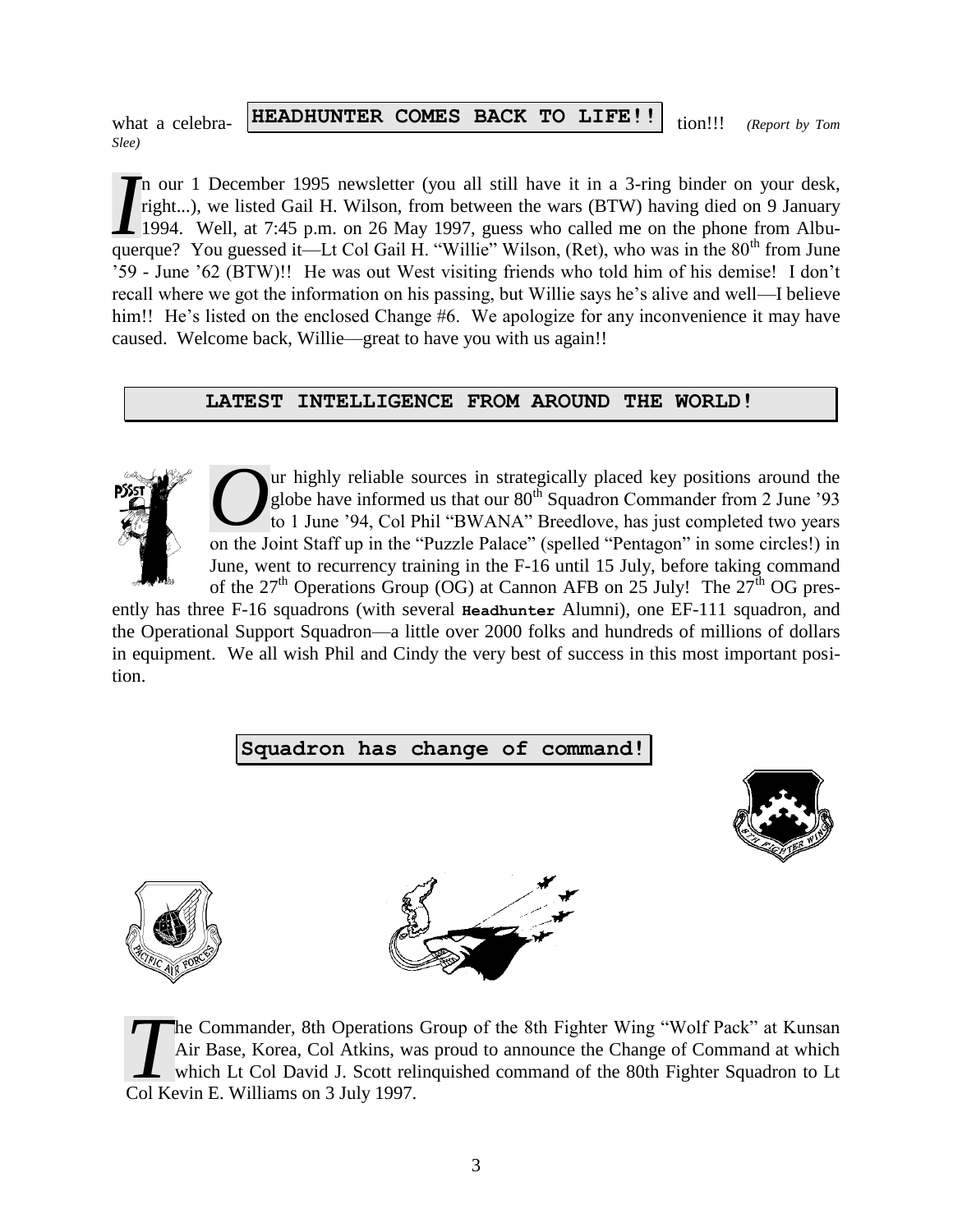Let Col "Limo" Scott is attending Air War College at Maxwell. We all wish you the very best of luck and continued success in the future, Dave, and thanks for a job well done. best of luck and continued success in the future, Dave, and thanks for a job well done. We're looking forward to seeing both you and Lisa at the Las Vegas reunion—AWC permitting!

Let Col "Snake" Williams and his wife, Joyce, came over from Cannon AFB, where he was

## **HEADHUNTER ACE TO MEET CHINESE ACE— WHO SHOT HIM DOWN!!**

the Chief of Safety. Welcome to the 80th, Jerry, and we all wish you the same good fortune as your predecessors. Our Squadron has a great history, and we're all proud that you and Joyce are now part of it! JUVAT!!

1952, together with  $\Box$  Jiang Taoping,

| Harold<br>Е.<br>ЮI<br>Korean-era Aces<br>has recently re- | Fischer (Ret), one of our<br>and LifeTime Members,<br>ceived an invitation to go |
|-----------------------------------------------------------|----------------------------------------------------------------------------------|
| to China with the Ameri-                                  | can volunteers known as                                                          |
| the Flying Tigers, who                                    | first fought the Japanese                                                        |
| prior to Pearl Harbor.                                    | The History Channel from                                                         |
| cable TV will be hosting                                  | the visit and will be film-                                                      |
| ing the event. In an e-                                   | mail message of 1 July,                                                          |
| Col Fischer stated, "Later"                               | we will be meeting with a                                                        |
| Chinese General Chai De                                   | Han, who was a fighter                                                           |
| ace during the Korean                                     | War [Ed note: interesting]                                                       |
| concept]. He has credit                                   | for shooting me down for                                                         |
| the Chinese record." Col                                  | Fischer continues, "Here                                                         |
| is some information about                                 | the Chinese General Han.                                                         |
| He is now reportedly                                      | head of China Airlines.                                                          |
| 'Han Decai of North                                       | East Peoples Re-                                                                 |
| public of China: In                                       | 1950 he attended                                                                 |
| an Air Force School                                       | at which time he                                                                 |
| was only 16 years                                         | old. In November                                                                 |
| 10.52                                                     |                                                                                  |

graduated from the Air Force School at Shen Yuang. He served in the  $3<sup>rd</sup>$  Division as the youngest pilot in the Chinese Air Force. Later being a Fighter Pilot, he downed and damaged 6 airplanes including Capt Harold Fischer's. Capt Harold Fischer also downed 10 MiG's [all MiG-15's]. Han Decai became internationally known as the youngest hero pilot, earned a title of a Rate 2 Fighting Hero, and was promoted to the rank of Captain."

 $\sim$ ol Fischer was in our 80<sup>th</sup> Fighter Bomber Squadron from March 1951 to March 1952 in the **C**ol Fischer was in our 80<sup>th</sup> Fighter Bomber Squadron from March 1951 to March 1952 in the Air-to-Ground role before going into F-86's in the Air-to-Air role with the 39<sup>th</sup> Fighter Interceptor Squadron, 51<sup>st</sup> Fighter Interceptor Wing—the same Squadron in which Capt Joe McConnell became the top scoring fighter Ace of the Korean War (16). It was during this tour that Col Fischer became an Ace on 24 January 1953—one of only 39 Jet Aces, and one of only a very few to become a Double Jet Ace (10) from the Korean War, before being shot down on 7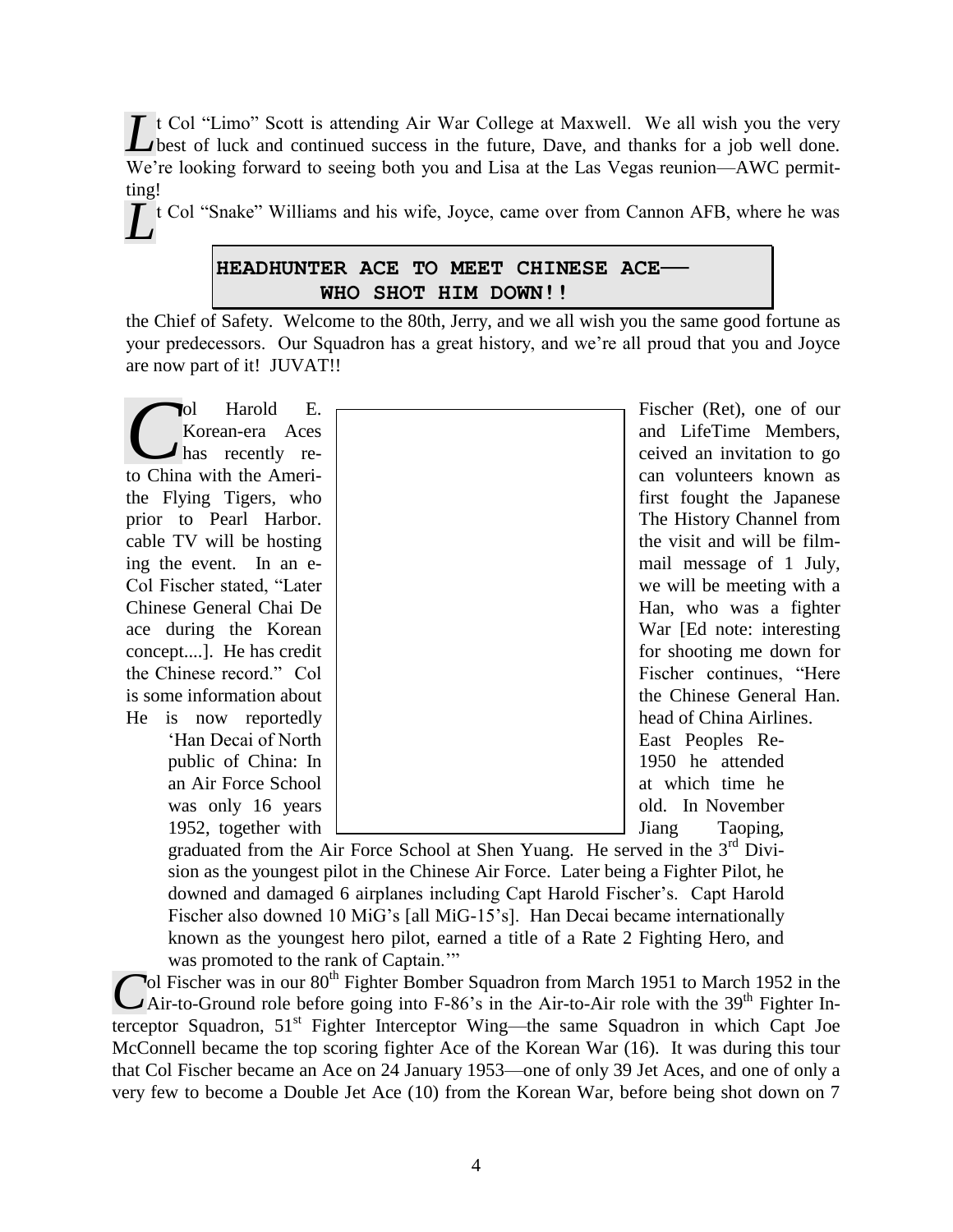April and spending the rest of the war, plus two more years, as a POW. Col Fischer was finally released by the Chinese in 1955. *(Information & photo from Col Harold Fischer and the* American Fighter Aces and Friends Bulletin*; Spring 1995.)*

## **MASTER ROSTER CHANGE #6**

**T** nclosed is **Change #6** to the Master Roster. You're not on it? Not to worry! You haven't been deleted from the roster! Remember, this is only a **change** of information from Change #5 sent with the May newsletter. If none of your information changed since 1 relosed is **Change #6** to the Master Roster. You're not on it? Not to worry! You haven't been deleted from the roster! Remember, this is only a **change** of information from Change #5 sent with the May newsletter. If none o you have/want any changes to your information, please send to me, and I'll update prior to publishing. **HEADHUNTER STORE**

Sughtly above cost. The "Blazer Emblem", "Squadron Unique Tie", and "Ladies Floppy Bow" were designed and made especially for our Squadron—with our inputs!! The slightly above cost. The "**Blazer Emblem**", "**Squadron Unique Tie**", and **"Ladies Floppy Bow**" were designed and made especially for our Squadron—with our inputs!! The Emblem has our **HEADHUNTER** logo surrounded by a ring with 6 bi-colored spikes (representing our Presidential Unit Citations from WWII & Korea) and twin lightning bolts ("Twin Tail Lightning") over a banner with our motto—all in full color!! The Emblem has clasps. The ties  $\&$ matching floppy bows have stripes of WWII & Korea to the present colors. Each comes with a complete explanation of the design  $&$  colors. Get them now, and be ready for the reunion!! Unless purchased at a reunion, a small fee of **\$3 should be added** for postage to all orders:

| Blazer Emblem (men's or ladies) | \$35 | Golf Shirt (temp sold out) | \$25 |
|---------------------------------|------|----------------------------|------|
| Squadron Unique Tie             | \$30 | T Shirt                    | \$11 |
| Ladies Floppy Bow (matches tie) | \$30 | <b>Squadron Print</b>      | \$20 |
| Squadron "Nickel" Coin          | \$4  | White Hat                  | \$10 |
| *Personalized Sq coffee mug     | \$17 | <b>Black Hat</b>           | \$5  |
| *Personalized Sq beer stein     | \$20 | <b>Memorial Plaque</b>     | \$10 |
| *Mug & Stein set as above       | \$35 | Korean-era Sq Patch        | \$5  |
| <b>Current Squadron Patch</b>   | \$5  |                            |      |

\* Please include **name and/or rank** desired on your mug/stein (up to 20 letters), and **right/left** handed with your order. **Unless otherwise stated**, the Squadron logo & your first name in Old English will be on the front (handle left for right-handed drinker), and an F-16 will be on the back.

Please send check to **"The Headhunters"; 905 Arapaho Ct; Columbus, GA 31904-1242**

*I*

#### **WELCOME TO OUR NEW MEMBERS!**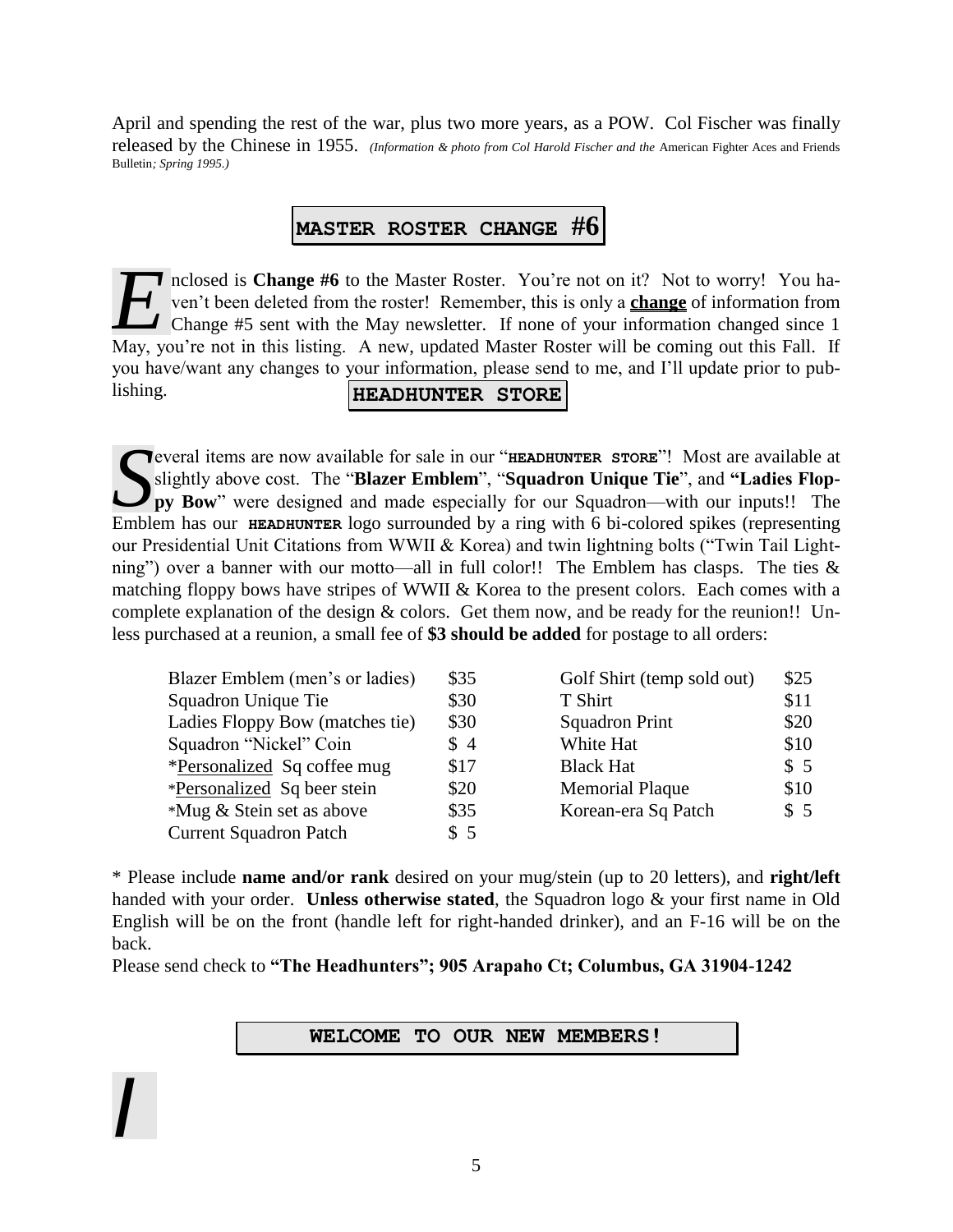t gives us great pleasure to welcome these **7 new members** to our organization for the **first time**  (in the order of "signing up" since 1 May). **Equally rewarding** are the many members who have **renewed** after 1, 2, 3, 4, or even 5 years absence! That Member AWOL for 5 years? The bloodhounds dragged him in at 0300 one morning! "You can run, but you can't hide!" Seriously, **Welcome back to all!**

Here is the roll call of our **new** members:

Capt Jeffrey I. Wood Thurman H. Deen Elmer A. Kufro Maj Kurt F. Neubauer 1Lt Cary N. Culbertson 1Lt Daniel K. Bunts Capt Stephen J. Hickey

riends of yours? You bet!! Look 'em up in your new Master Roster Change #6 (enclosed), give 'em a call, write 'em a letter, or beam an e-mail message to them. Or better yet, ask them to meet you at the **next reunion—in Las Vegas 26-29 March!** Great to have you all back in formation—and what a great one it is!! **Welcome!** Do you have **Headhunter** friends that aren't members? If so, please let me have their addresses, and I'll send them a "Please Join Us" letter. **How about all the Juvats in our active Squadron in Korea---** *come on, Y'all, "Cleared to rejoin with us!!"* **Thank you!** *F*

**THE MAIL BAG**

**J**e receive many notes and letters over the months from our members, but many times this information doesn't get out to the rest of our readers. We would like to share some of these with you. *W*

*L* t Col Charlie "Strut" Simmons wrote, "Last month 30 Apr - 17 May, my squadron, the 160 *LFS* [Alabama ANG], deployed to Eielson AFB, Alaska and flew with "Limo" Scott and the LFS [Alabama ANG], deployed to Eielson AFB, Alaska and flew with "Limo" Scott and the Juvats [our  $80^{th}$  FS]. It was a great time, and I got a chance to sing with the [Juvat Boys'] Choir again in the Club on a Friday night. It was a kick. A good time was had by all. It really brought back some memories from '81-'82. I am really glad the Choir is back."

apt E.T. "Gotno" Moore sent an e-mail message: "[My wife] Michelle (Muffy—Juvat Capt E.T. "Gotno" Moore sent an e-mail message: "[My wife] Michelle (Muffy—Juvat Chick) separated from the AF last week (1 Jun) and landed an excellent job here in Hampton as a Manufacturing Engineer at an Electronics Developing Company. Our daughter, Kaitlyn Grace just turned six months old and is doing fine."

L ast, but certainly not least, this e-mail message came in on 15 June: "Doesn't seem like a year, but it has been—must have been all the exercises, inspections, and deployments. It has certainly been a great year and one I will never for-



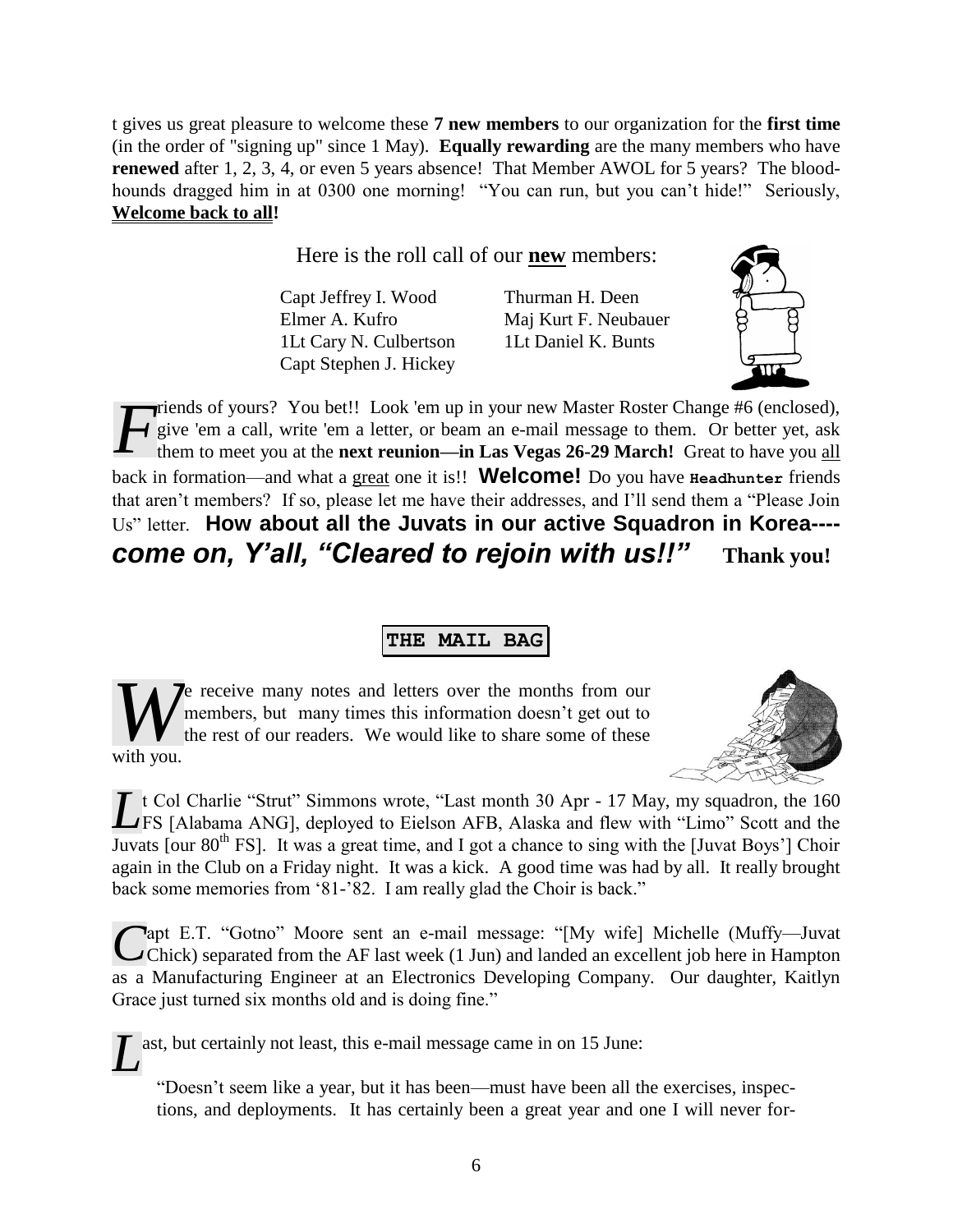get—best scene to date and have no doubts none in the future will compare. What a great bunch of aviators and maintainers—they truly are the best, and you and the rest of the Headhunters from old would be proud of their accomplishments over the past year. ...No squadron I have been in has done more in less time with less manpower than this one—awesome. ...It has been an honor to be a JUVAT and to be part of the Headhunter Association—looking forward to meeting you at the reunion in April would not miss it for the world—thanks again, and once a Juvat, always a Juvat. Very respectfully—Cheers & check 6, 'Limo'[Lt Col David Scott]—Juvat Lead."

There's a linking thread in all these notes, messages, and letters—the memories we have of our There's a linking thread in all these notes, messages, and letters—the memories we have of our times in our 80<sup>th</sup> Squadron stay with us for the rest of our lives, and the **Headhunters** we come in contact with will always be our family, no matter where we meet—ask our WWII Members from 55 years ago. That's pretty nice, when you think about it. That's what this is all about.

Don't resist growing old---many are denied the privilege.

## **head headhunter corner**



would like to take this opportunity to **thank all the wives** who have renewed the memberships for their hard-to-pin-down, very slippery husbands (I've been tracking some for years, and they keep jinking!!) If you weren't so conscientious, we'd have about 12 renewals so far!! **Thank you very much, ladies—please keep up the good**  *I*

## **work!!!**

Please note our e-mail address changed to: **JayBirdOne@mindspring.com** 

**e-mail listing CHANGES!**

ere is an alphabetical list of **headhunter** e-mail address **changes**. Please note this is only a **change**, and not a complete list as we have published in the past. The list was getting so lengthy that it took up over one-third of the total Newsletter. Since we have *H*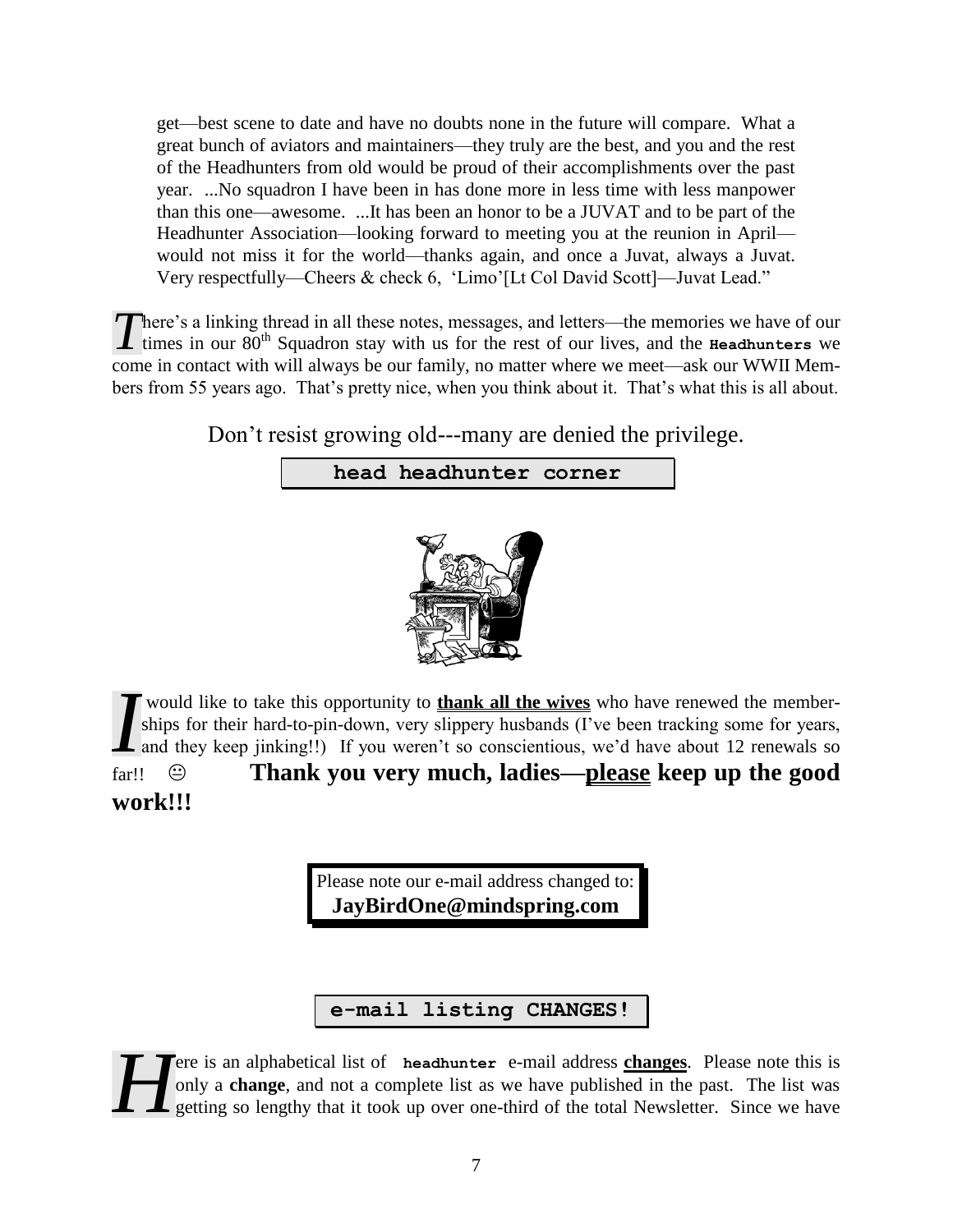almost 700 members, but only about 220 "on-line", we'll include changes only to allow more news for everyone's newsletter. A "complete" list will be published periodically. These new and/or changed addresses from the last (1 May) listing are flagged with vertical lines to the left of the names. Thank you!

| <b>Name</b>            | <b>E-Mail Address</b>              |
|------------------------|------------------------------------|
| Alexander, Robert M.   | boba@writeme.com                   |
| Buchanan, Robert       | Harleybutt@aol.com                 |
| Byrd, Butch            | BByrd2@compuserve.com              |
| Carbaugh, Neal         | F16flier@aol.com                   |
| Christopherson, Pat    | christop@52fw12.spangdahlem.af.mil |
| Comstock, Phil         | comstock@jwfc.js.mil               |
| Culbertson, Cary N.    | culbertc@pop3.kunsan.af.mil        |
| Dodson, Greg R.        | (none at this time)                |
| Fee, Jeff              | feej@wegnet.tyndall.af.mil         |
| Fischer, Harold E.     | hfische2@ix.netcom.com             |
| Foley, Louis & Suzanna | lounsuz@sumter.net                 |
| Ford, Shawn            | TwsF16@aol.com                     |
| Friesel, Earl          | $\text{Earlf4@msn.com}$            |
| Gantt, Mike            | mgantt@datasys.net                 |
| Gaspar, Jay            | jgaspar@lib.brenau.edu             |
| Hannus, Tim            | IndyF16@aol.com                    |
| Hickey, Steve          | stick@inet.att.co.kr               |
| Huggins, Larry         | hugquay@twave.net                  |
| Indermuehle, Art       | AEINDY@juno.com                    |
| Lester, Gary           | lesterg@goodnet.com                |
| MacQueen, Scott        | MacQueeS@cts414.nellis.af.mil      |
| Manifold, Matthew J.   | matt.manifold@spangdahlem.af.mil   |
| Marshall, Pat          | tinstarphm@aol.com                 |
| Moore, E.T.            | Etmoore@aol.com                    |
| Murphy, Caryn          | Wheels80@msn.com                   |
| Neubauer, Kurt         | Neubauek@relay2.langley.af.mil     |
| Nikolai, Douglas J.    | 105153.3357@compuserve.com         |
| Nuzzo, Carl W.         | cnuzzo@ebicom.net                  |
| Pattison, Jerry G.     | ScubaJP@aol.com                    |
| Polumbo, Bob           | PolumboR@execnet.hq.af.mil         |
| Rea, Denny             | DReal0022@aol.com                  |
| Redmond, John W.       | JBREDRAT@aol.com                   |
| Rickard, Bob           | BobalooR@FTC-i.net                 |
| Riza, Shane            | riza@sumter.net                    |
| Rosepink, Ronald K.    | RonRsepink@aol.com                 |
| Siebenthal, Robert     | rlsieb@kiva.net                    |
| Smith, Paul G.         | SmithP@JSF2.edwards.af.mil         |
| Snoy, Joe A.           | jsnoy@du.edu                       |
| Stice, Bob             | sticer@af.pentagon.mil             |
| Sullivan, Gerard R.    | LaserSully@aol.com                 |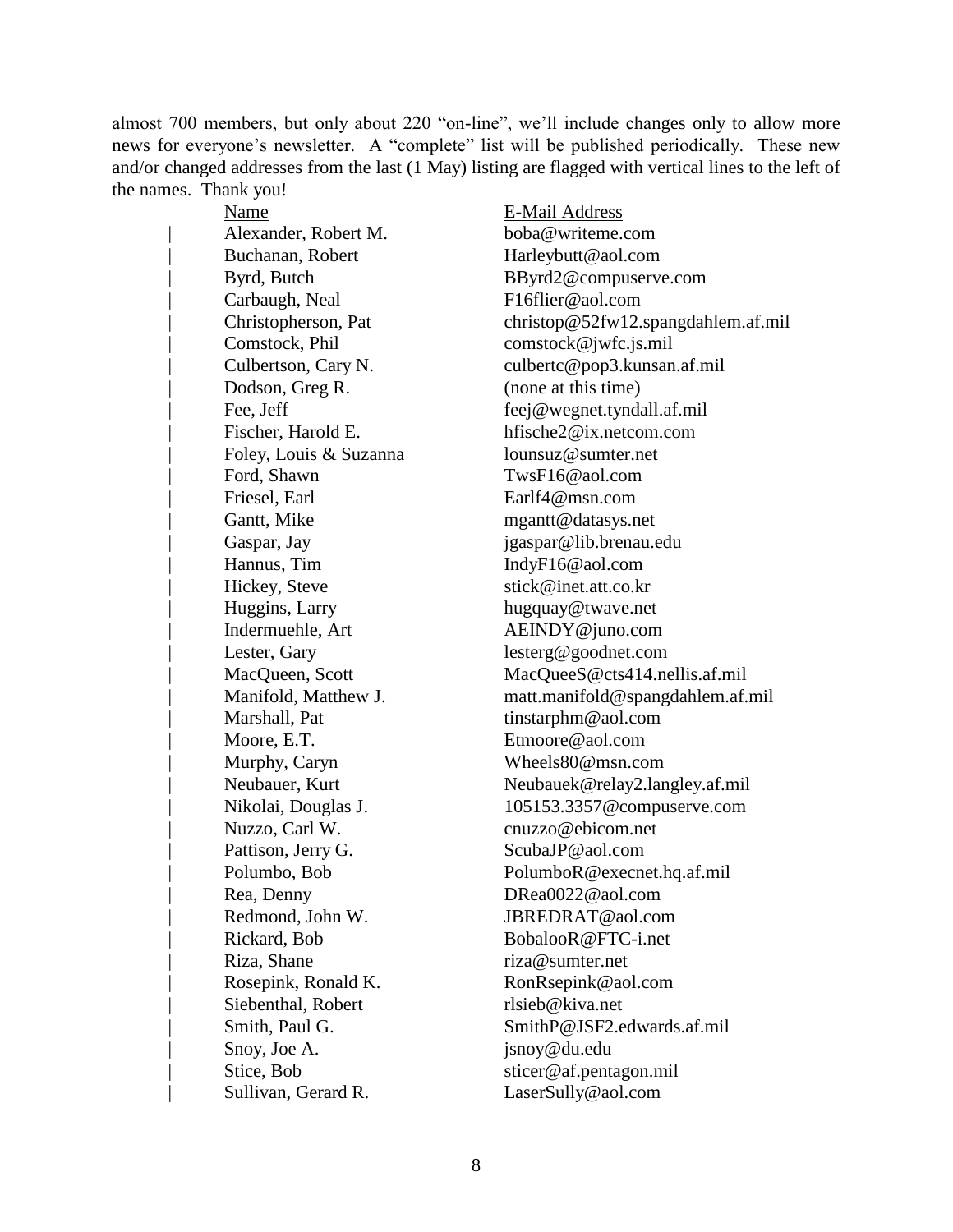| Thorpe, Dion             |
|--------------------------|
| Whisenhunt, Buc & Trisha |
| Whiting, Greg            |
| Woodward, Richard        |
| Worth, Andy              |
| Wright, Bob              |
| <b>Youtsey</b> , Dave    |

DATHORPES@compuserve.com BUCWHIS@aol.com whiting@datasys.net | Woodward, Richard 70263.2252@compuserve.com  $Crumb@complexerve.com$  $WilburF16@aol.com$ | Youtsey, Dave YoutseyD@og347.moody.af.mil

Don't forget—check out our own **HEADHUNTER Web Page**, complements of Jeff Collins, at:

http://www.mindspring.com/~jaybirdone/headhunters

Thanks again, Jeff—an outstanding job for all of us!!

to turn around.

**HURTIN' HEADHUNTERS**

To go forward,  $\overline{\phantom{a}}$ 



sbern "Es" Johnson had open heart surgery in his home town of Sioux Falls, SD on 15 May. Seems that he needed a new valve in his main hydraulic pump! Es is one of our original ground crew personnel from 1942 in New **EXECUTE:** SD on 15 May. Seems that he needed a new valve in his main hydraulic pump! Es is one of our original ground crew personnel from 1942 in New Guinea and is now a LifeTime Member and "regular" at our reunions. We a you a speedy recovery, Es, and we look forward to seeing you and Mary in Vegas next March!!

### **HEADHUNTERS GETTIN' HITCHED!**



l "Chops" Wimmer & Kelli Renee Wright joined up at Shaw AFB on 9 May in front of the  $79<sup>th</sup>$  anniversary F-16  $\mathsf{L}_{\text{on the flight line.}}$  This jet was the celebration of the 79<sup>th</sup> **A** <sup>1</sup> "Chops" Wimmer & Kelli Renee Wright joined up at Shaw AFB on 9 May in front of the 79<sup>th</sup> anniversary F-16 on the flight line. This jet was the celebration of the 79<sup>th</sup> anniversary of the 79<sup>th</sup> Fighter Squadron. smooth flights together in close formation, Kelli & Al!! Congratulations!!

Don't marry a person you know you can live with marry someone you know (Check 6!!)

# THE STORK CORNER!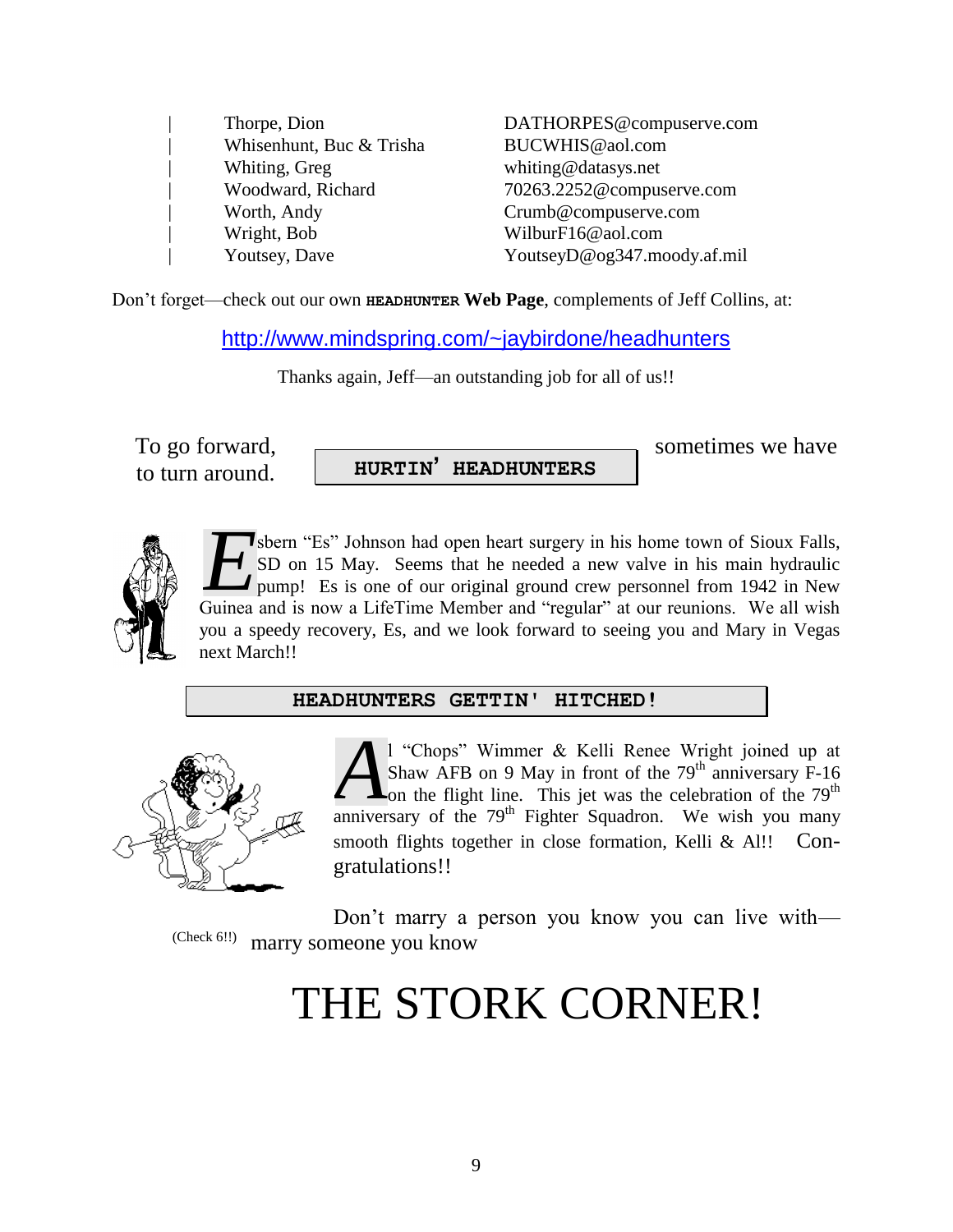

## We take great pride in an-<br>mouncing the birth of the

## world's youngest **HEADHUNTERS**!

ndy "Crumb" & Patty Worth are very proud to announce the birth of their first child, Deidre Anne Worth! After 26 hours of labor, Deidre made here debut at 1015 local time L on 25 Mar 97 in Oklahoma City. Her roll out ramp weight was 9 lbs 4.5 oz. Andy says, ndy "Crumb" & Patty Worth are very proud to announce the birth of their first child, Deidre Anne Worth! After 26 hours of labor, Deidre made here debut at 1015 local time on 25 Mar 97 in Oklahoma City. Her roll out ramp we ing?!!!  $\circledcirc$  To Patty, Andy, & little Deidre—we wish you all our heartiest congratulations!

**A** arina Lynn Wright arrived at 2300 on 4 April—the beautiful new baby girl of Bob "Wil**bur**" & Sharon Wright. She weighed in at 8 lbs 3 oz, with a wing span of 20<sup>3</sup>/4". In a 10 May e-mail message, Wilbur writes, "Her big brother Jett  $(2 \text{ on July } 1^{st}, 1997)$  has taken her under his wing, but doesn't understand why she doesn't catch the Nerf ball, yet!" Yep, he's probably thinking she'll never make the big leagues, like he will!! Our fondest congratulations go out to Bob, Sharon, Jett, & Marina!

The stork has been quite busy. He flew another "Higher Headquarters" mission over Clovis, The stork has been quite busy. He flew another "Higher Headquarters" mission over Clovis, NM, on 30 May, and dropped a "shack" on 1761-D Normandy Loop—the home of Capt Dave "Hustler" & Cynthia Pedersen. The TOT (time on target) was 1817L, and the ordnance had a 6 lb 7 oz warhead, and, according to Dave, was equipped with a short nose fuse...! Dave continued, "There was no collateral damage, and Mom & John Preston Pedersen are doing great!" We all congratulate Dave, Cynthia, & "Hollyewood" on their new **headhunter** wingman, John Preston!

> Congratulations to all new Moms, Dads, & "Wingmen"!!!! All the flowers of all the tomorrows are in the seeds of today.

The next *HEADHUNTER HEADLINES* will be dated 1 November 1997.